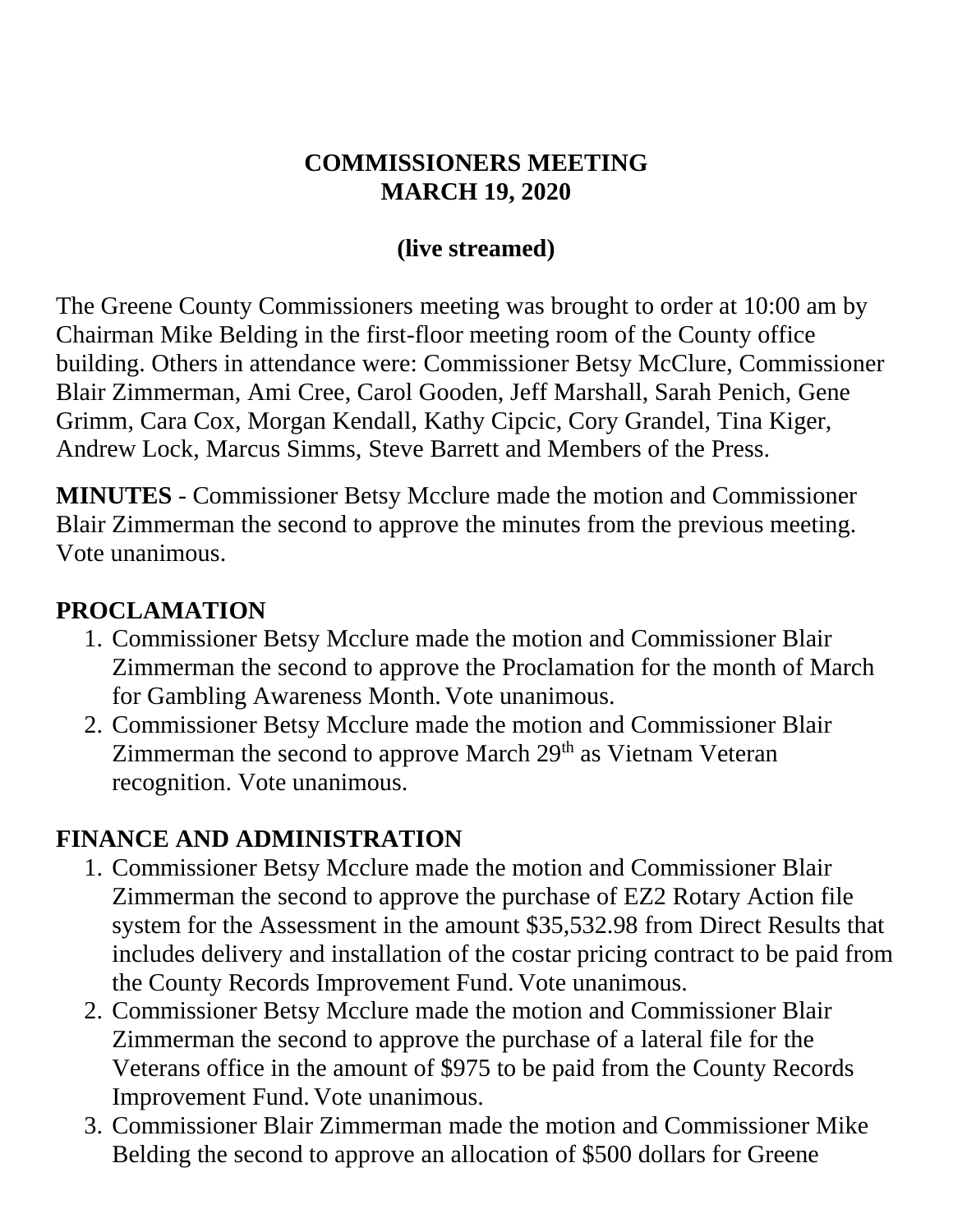County Farm Bureau for Women's Leadership Committee advertising. Commissioner Betsy McClure abstained due to conflict.

- 4. Commissioner Betsy Mcclure made the motion and Commissioner Blair Zimmerman the second to approve the proposal submitted by CTC Technology and Energy for the Broadband Request for Proposals for the Appalachian Regional Commission Grant. Vote unanimous.
- 5. Commissioner Betsy Mcclure made the motion and Commissioner Blair Zimmerman the second to approve to budget revision 2020-R-1 (upon Controller approval). Vote unanimous.
- 6. Commissioner Betsy Mcclure made the motion and Commissioner Blair Zimmerman the second to approve the Notice of Acquisition and all associated paperwork from PennDot for County owned property located at 1021-01R in Cumberland. Offer from PennDot, \$2,900 (upon Solicitor approval). Vote unanimous.
- 7. Commissioner Betsy Mcclure made the motion and Commissioner Blair Zimmerman the second to approve to issue 180-day termination notice to Correctional TeleCare Solutions Contract, executed 4/30/16 for inmate medical healthcare services. Vote unanimous.
- 8. Commissioner Betsy Mcclure made the motion and Commissioner Blair Zimmerman the second to approve the Lease Extension between the County of Greene and John G. Brodak for space occupying the Eastern Magisterial District #13-3-03. This lease can be extended for six-month periods. Monthly amount is  $$1,131.35$  due on the 1<sup>st</sup> of each month. Vote unanimous.

# **CDBG**

- 1. Commissioner Betsy Mcclure made the motion and Commissioner Blair Zimmerman the second to approve the designation of James Sokal, President of the Township of Cumberland Board of Supervisors as Certifying Officer for Greene County OBO. Vote unanimous.
- 2. Commissioner Betsy Mcclure made the motion and Commissioner Blair Zimmerman the second to approve the Cooperation Agreement between the County of Greene and Franklin Township for the FY 2019 CDBG Program Administration. Vote unanimous.
- 3. Commissioner Betsy Mcclure made the motion and Commissioner Blair Zimmerman the second to approve the Cooperation Agreement between the County of Greene and Waynesburg Borough for the FY 2019 CDBG Program Administration. Vote unanimous.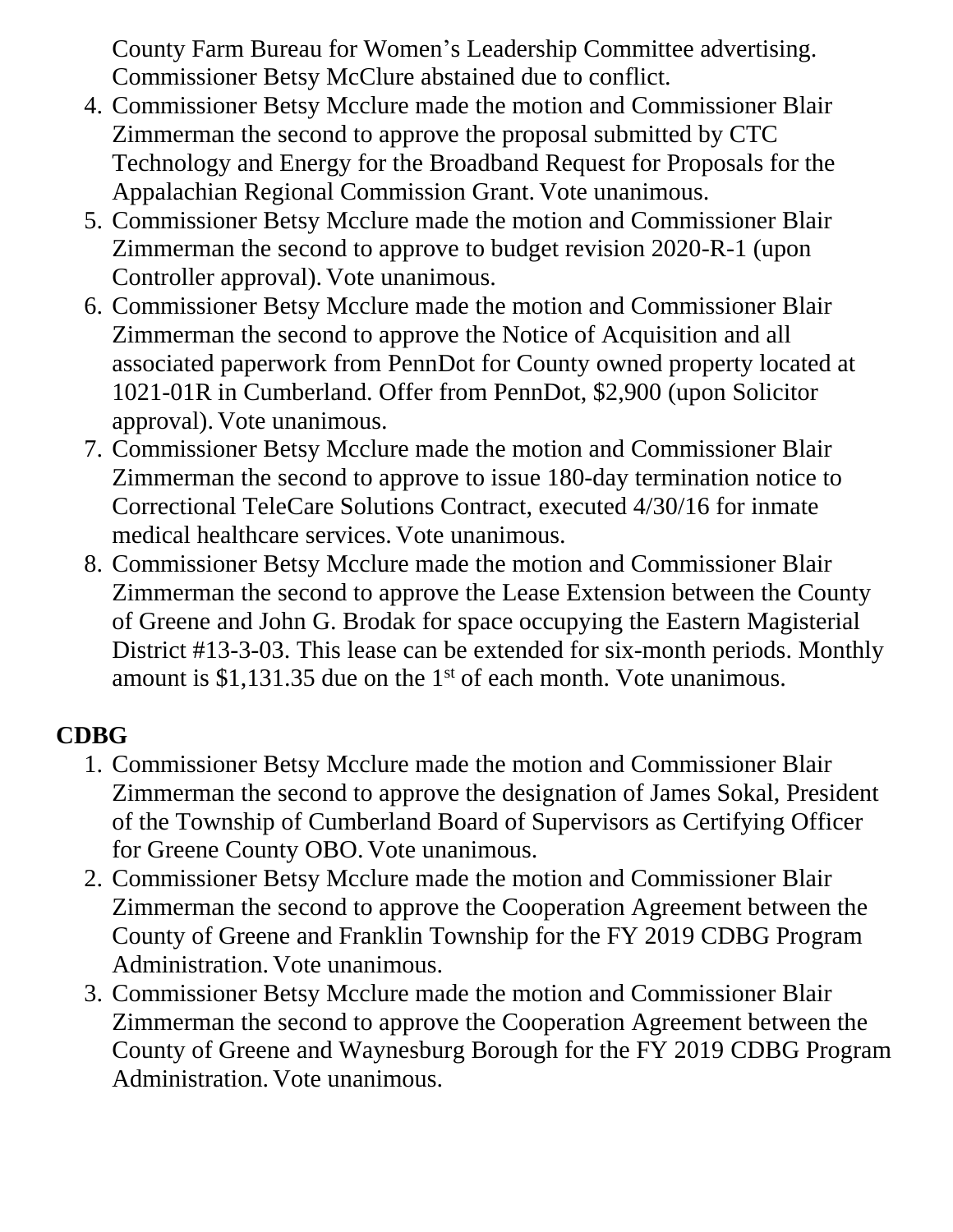**CYS**

- 1. Commissioner Betsy Mcclure made the motion and Commissioner Blair Zimmerman the second to approve the reappointment of Sam Silbaugh to the CYS Advisory Board. Vote unanimous.
- 2. Commissioner Betsy Mcclure made the motion and Commissioner Blair Zimmerman the second to approve the FY 19/20 contract with Pressley Ridge. Rates range from \$63.82 to \$101.67 per day for Foster Care and \$387.65 per day for Institution Placements. Vote unanimous.

# **ECONOMIC AND DEVELOPMENT**

1. Commissioner Betsy Mcclure made the motion and Commissioner Blair Zimmerman the second to approve the 2019 update to the 2008 Comprehensive Plans. Vote unanimous.

## **ELECTIONS**

1. Commissioner Betsy Mcclure made the motion and Commissioner Blair Zimmerman the second to approve the request from the Election Board Requesting funds in the amount of \$4,750.00 to cover the expense of ES&S Site Support for the General Primary Election. Vote unanimous.

## **EMA**

- 1. Commissioner Betsy Mcclure made the motion and Commissioner Blair Zimmerman the second to approve the Declaration of Disaster Emergency. Vote unanimous.
- 2. Commissioner Betsy Mcclure made the motion and Commissioner Blair Zimmerman the second to approve the 9-1-1- Letter of Agency establishing and authorizing Vesta Solutions, Inc as the 9-1-1 system provider in support of the County. Vote unanimous.

# **HUMAN SERVICES**

- 1. Commissioner Betsy Mcclure made the motion and Commissioner Blair Zimmerman the second to approve the Continuum of Care Program Grant Agreement PA0538L3011904 with HUD (Dept. of Housing and Urban Development for \$177,198 for 3/1/2020 -2/28/2021. Vote unanimous.
- 2. Commissioner Betsy Mcclure made the motion and Commissioner Blair Zimmerman the second to approve the Continuum of Care Grant Closeout for PA0781L3E011702 with HUD, the grant expired 11/30/2019 for \$29,400.00. Vote unanimous.
- 3. Commissioner Betsy Mcclure made the motion and Commissioner Blair Zimmerman the second to approve the Contract with Lawrence County Social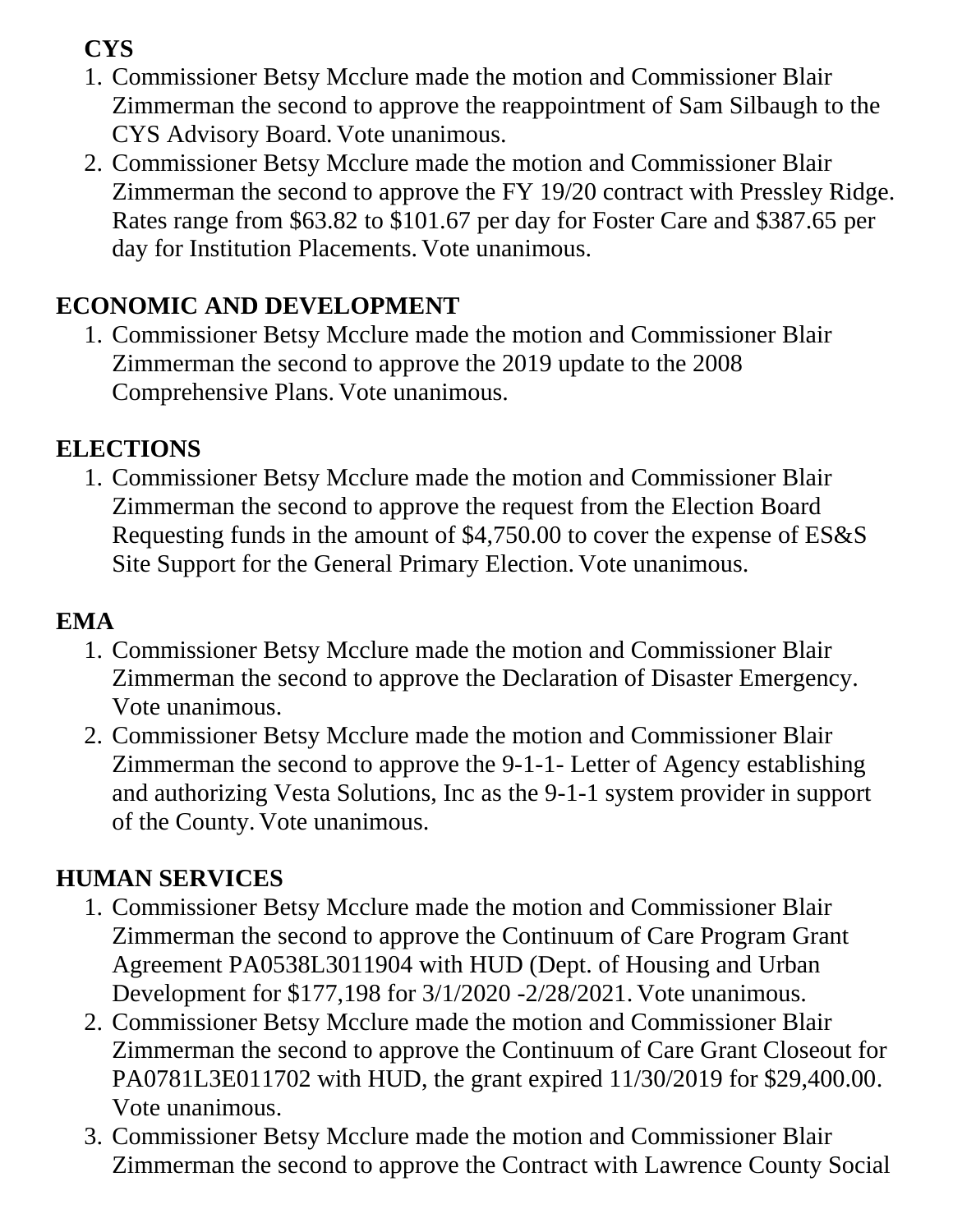Services Inc for 10/1/2019 -9/30/2020 for the PA Regional ESG (Emergency Solutions Grant) for \$10,000.00. Vote unanimous.

## **MENTAL HEALTH AND INTELLECTUAL DISABILITIES**

- 1. Commissioner Betsy Mcclure made the motion and Commissioner Blair Zimmerman the second to approve the FY19/20 Contract Amendment with SPHS CARE Center \$51,100.00. Vote unanimous.
- 2. Commissioner Betsy Mcclure made the motion and Commissioner Blair Zimmerman the second to approve the Agreement of Commitment from The PA Care Partnership for 9/30/19 – 9/28/2020 for the System of CARE funds of \$75,000. Vote unanimous.

#### **PARKS AND RECREATION**

- 1. Commissioner Betsy Mcclure made the motion and Commissioner Blair Zimmerman the second to approve the Change Order #2, between the County of Greene and Costabile to complete the job for Greene River Trail is \$43,232.50. Vote unanimous.
- 2. Commissioner Betsy Mcclure made the motion and Commissioner Blair Zimmerman the second to approve the Final Change Order (No.5) between the County of Greene and Costabile for the Greene River Trial Extension Project with the net amount of -\$20,462.50. Final Contract Value is \$871,934.00. Vote unanimous.

#### **TOURISM**

1. Commissioner Betsy Mcclure made the motion and Commissioner Blair Zimmerman the second to approve for the County Solicitor and County Chief Clerk to look into process of increasing Hotel/Motel tax from 3% to 5%. Vote unanimous.

## **VETERANS AFFAIRS (1,315 graves, totaling \$3,945 dollars)**

- 1. Commissioner Betsy Mcclure made the motion and Commissioner Blair Zimmerman the second to approve an agreement for the care and maintenance of 54 graves in the Muddy Creek Valley Cemetery at \$3.00 per grave located in Jefferson Township amounting to \$162.00 dollars. Vote unanimous.
- 2. Commissioner Betsy Mcclure made the motion and Commissioner Blair Zimmerman the second to approve an agreement for the care and maintenance of 127 graves in the Jacksonville/Wind ridge Cemetery at \$3.00 per grave located in Richhill Township amounting to \$381.00 dollars. Vote unanimous.
- 3. Commissioner Betsy Mcclure made the motion and Commissioner Blair Zimmerman the second to approve the agreement for the care and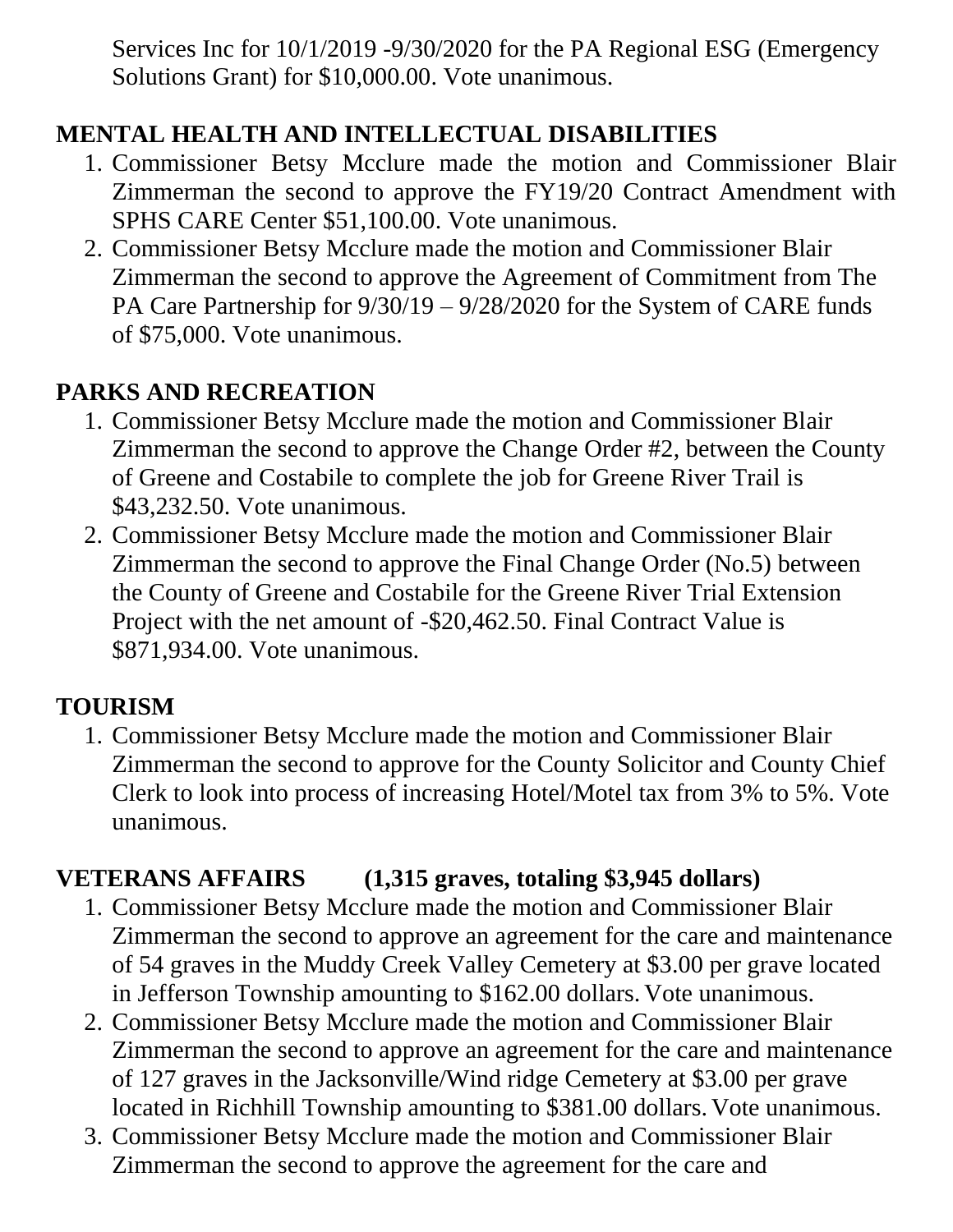maintenance of 17 graves in the Quiet Dell Cemetery at \$3.00 per grave located in Aleppo Township amounting to \$51.00 dollars. Vote unanimous.

- 4. Commissioner Betsy Mcclure made the motion and Commissioner Blair Zimmerman the second to approve the agreement for the care and maintenance of 4 graves in the White/Pleasant Ridge Cemetery at \$3.00 per grave located in Franklin Township amounting to \$12.00 dollars. Vote unanimous.
- 5. Commissioner Betsy Mcclure made the motion and Commissioner Blair Zimmerman the second to approve the agreement for the care and maintenance of 69 graves in the Thomas Cemetery at \$3.00 per grave located in Springhill Township amounting to \$207.00 dollars. Vote unanimous.
- 6. Commissioner Betsy Mcclure made the motion and Commissioner Blair Zimmerman the second to approve the agreement for the care and maintenance of 72 graves in the Sand Hill Cemetery at \$3.00 per grave located in Springhill Township amounting to \$216.00 dollars. Vote unanimous.
- 7. Commissioner Betsy Mcclure made the motion and Commissioner Blair Zimmerman the second to approve the agreement for the care and maintenance of 7 graves in the Roseberry Cemetery at \$3.00 per grave located in Center Township amounting to \$21.00 dollars. Vote unanimous.
- 8. Commissioner Betsy Mcclure made the motion and Commissioner Blair Zimmerman the second to approve the agreement for the care and maintenance of 35 graves in the Smith Cemetery at \$3.00 per grave located in Morgan Township amounting to \$105.00 dollars. Vote unanimous.
- 9. Commissioner Betsy Mcclure made the motion and Commissioner Blair Zimmerman the second to approve the agreement for the care and maintenance of 345 graves in the Rosemont Cemetery at \$3.00 per grave located in Center Township amounting to \$1,035 dollars. Vote unanimous.
- 10. Commissioner Betsy Mcclure made the motion and Commissioner Blair Zimmerman the second to approve the agreement for the care and maintenance of 10 graves in Beulah Cemetery at \$3.00 per grave located in Morris Township amounting to \$30.00 dollars. Vote unanimous.
- 11. Commissioner Betsy Mcclure made the motion and Commissioner Blair Zimmerman the second to approve the agreement for the care and maintenance of 345 graves in Jefferson Cemetery at \$3.00 per grave located in Jefferson Township amounting to \$1,035.00 dollars. Vote unanimous.
- 12. Commissioner Betsy Mcclure made the motion and Commissioner Blair Zimmerman the second to approve the agreement for the care and maintenance of 56 graves in Enon Cemetery at \$3.00 per grave located in Richhill Township amounting to \$168.00 dollars. Vote unanimous.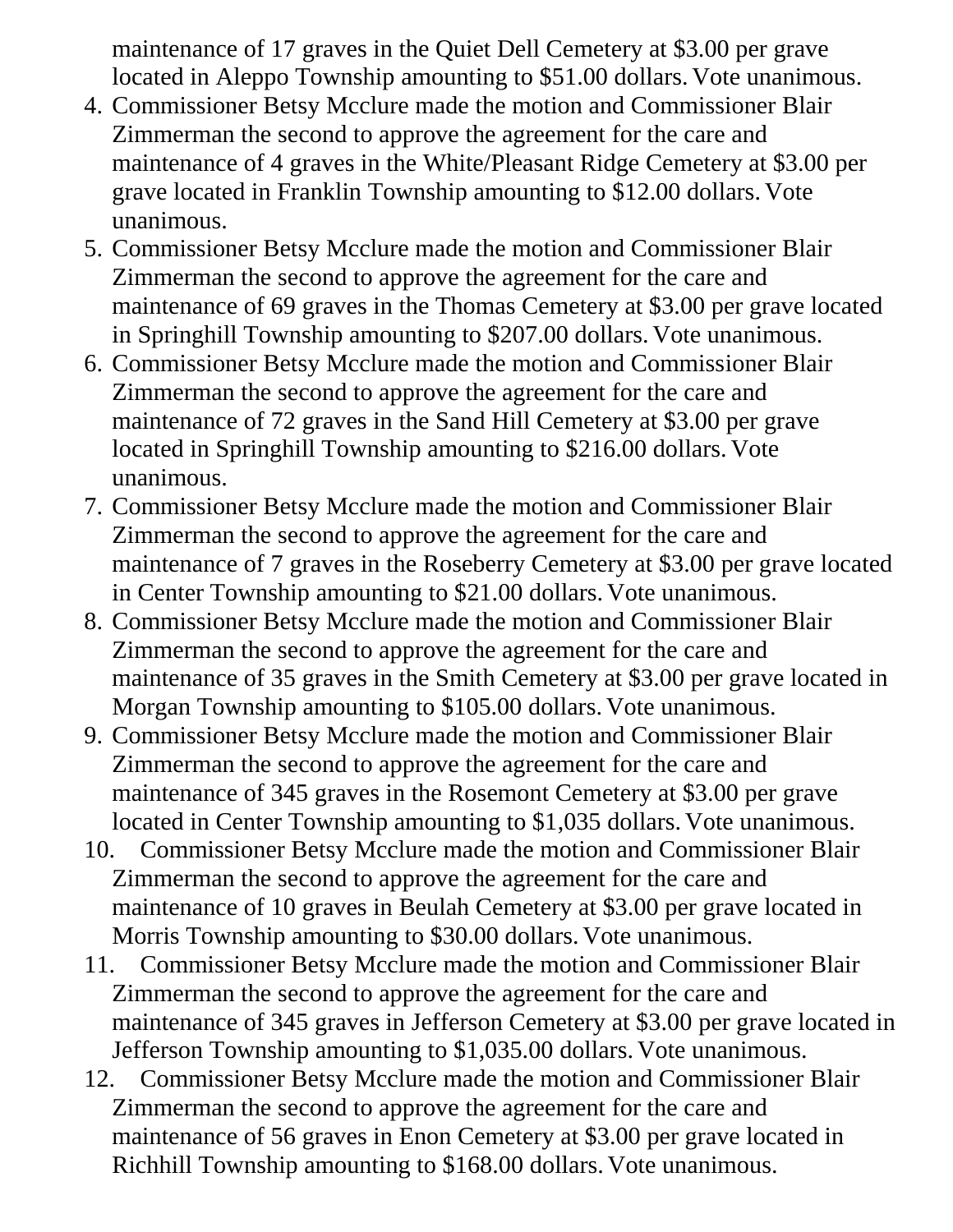- 13. Commissioner Betsy Mcclure made the motion and Commissioner Blair Zimmerman the second to approve the agreement for the care and maintenance of 17 graves in Cumberland Cemetery at \$3.00 per grave located in Jefferson Township amounting to \$51.00 dollars. Vote unanimous.
- 14. Commissioner Betsy Mcclure made the motion and Commissioner Blair Zimmerman the second to approve the agreement for the care and maintenance of 12 graves in Slonaker Cemetery at \$3.00 per grave located in Aleppo Township amounting to \$36.00 dollars. Vote unanimous.
- 15. Commissioner Betsy Mcclure made the motion and Commissioner Blair Zimmerman the second to approve the agreement for the care and maintenance of 145 graves in St. Mary's Cemetery at \$3.00 per grave located in Jefferson Township amounting to \$435.00 dollars. Vote unanimous.

#### **ANNOUNCEMENT**

- 1. Prison Board Meeting moved to COB 1st floor
- 2. Where to find local Coronavirus information

## **NOTICES**

- 1. RES Water Greene, LLC intend to renew and submit an application for a existing PA DEP Permit for O&G Wastewater Storage Facility located in Morgan Township.
- 2. PA Department of Transportation plans to submit an application to the PA DEP for a water obstruction permit for slide repair located in Richhill Township.
- 3. CNX Resources Corporation has offset wells for which depths are unknown and therefore it much be presumed that they may penetrate the zone of hydraulic fracturing influence for the proposed RHL100 gas well, located in Richhill Township.
- 4. Southwestern PA Water Authority is applying for a GP-5 Utility Line Steam Crossing for Dunkard Valley Water system Extension located in Monongahela Township.
- 5. Southwestern PA Water Authority will be applying for a Minor Amendment to National Pollutant Discharge Elimination system (NPDES) Stormwater Permit No. PAC300014 for Dunkard Valley Water System Extension located in Monongahela Township.
- 6. Wayne Township is applying for a Chapter 105 Water Obstruction and Encroachment Permit from the PA DEP for Calvert Culvert Replacement located in Wayne Township.